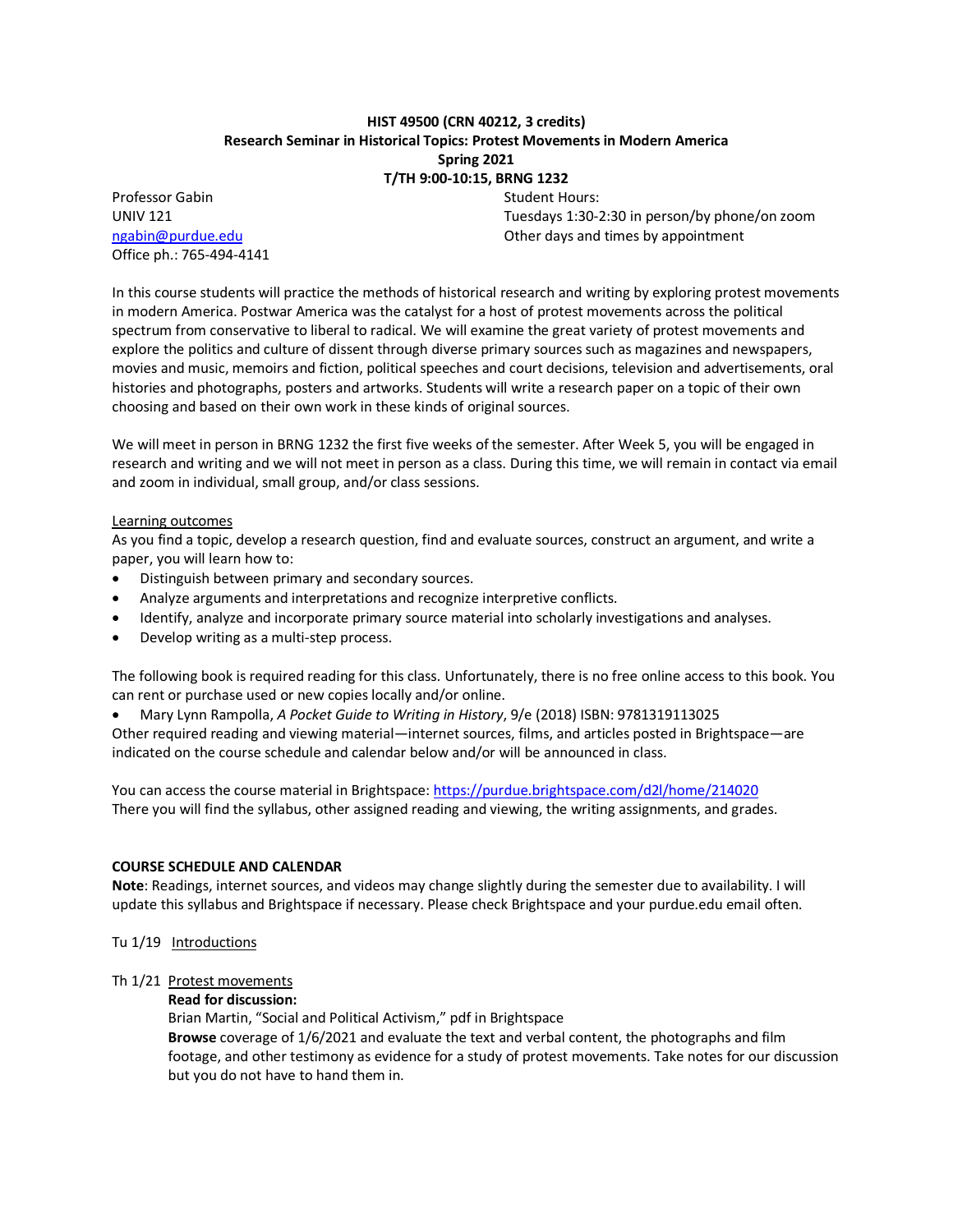### Tu 1/26 Protest movements

# **Read and view for discussion:**

Charles [Payne, "The Student Nonviolent Coordinating Committee and the](https://doi.org/10.1093/acrefore/9780199329175.013.631) Black Freedom Struggle" "Freedom Summer, 1964," pdf in Brightspace

*Mississippi: Is This America?* <https://purdue.kanopy.com/video/mississippi-america>

## **Write:**

Respond to prompts in an essay of 300-500 words due in Brightspace by Tues., January 26, 9:00 a.m.

## Th 1/28 In-Class Workshop on Defining Topics and Finding Sources **Read:**

Mary Lynn Rampolla, *A Pocket Guide to Writing in History*, Chapters 1-3

#### Tu 2/2 Protest movements

#### **Read and view for discussion**:

Aaron Lecklider review of two recent anthologies on Stonewall, pdf in Brightspace [Documents from the 1969](http://www.fordham.edu/halsall/pwh/1969docs.asp) Furor "Gay and Lesbian Activism," pdf in Brightspace *Stonewall Uprising* <https://purdue.kanopy.com/video/stonewall-uprising> **Write:**

Respond to prompts in an essay of 300-500 words due in Brightspace by Tues., February 2, 9:00 a.m.

### Th 2/4 Digital Collections and Government Documents

Dr. Bert Chapman, Professor of Libraries, will orient us to digital collections and government documents. **Read:**

Rampolla, *A Pocket Guide to Writing in History*, Chapters 4-5

## Tu 2/9 Protest movements

### **Read and view for discussion:**

Penny Lewis, Chapter 7, *Hardhats, Hippies, and Hawks: The Vietnam Antiwar Movement as Myth and Memory*, pdf in Brightspace *The Day the '60s Died* <https://purdue.kanopy.com/video/day-60s-died>

#### **Write:**

Respond to prompts in an essay of 300-500 words due in Brightspace by Tues., February 9, 9:00 a.m.

## Th 2/11 In Class Workshop on Defining Topics and Finding Sources

#### **Read:**

Rampolla, *A Pocket Guide to Writing in History*, Chapters 6-7

Tu 2/16 Topic discussions

Preliminary paper topic statement and bibliography are due in Brightspace by Thurs., Feb. 18, 10:00 p.m. Seven students will informally introduce their projects in class today.

#### Th 2/18 Topic discussions

Preliminary paper topic statement and bibliography are due in Brightspace today by 10:00 p.m. Seven students will informally introduce their projects in class today.

- Tu 2/23 No class meeting. Work on paper proposal.
- Th 2/25 No class meeting. Work on paper proposal.
- Tu 3/2 No class meeting. Work on paper proposal.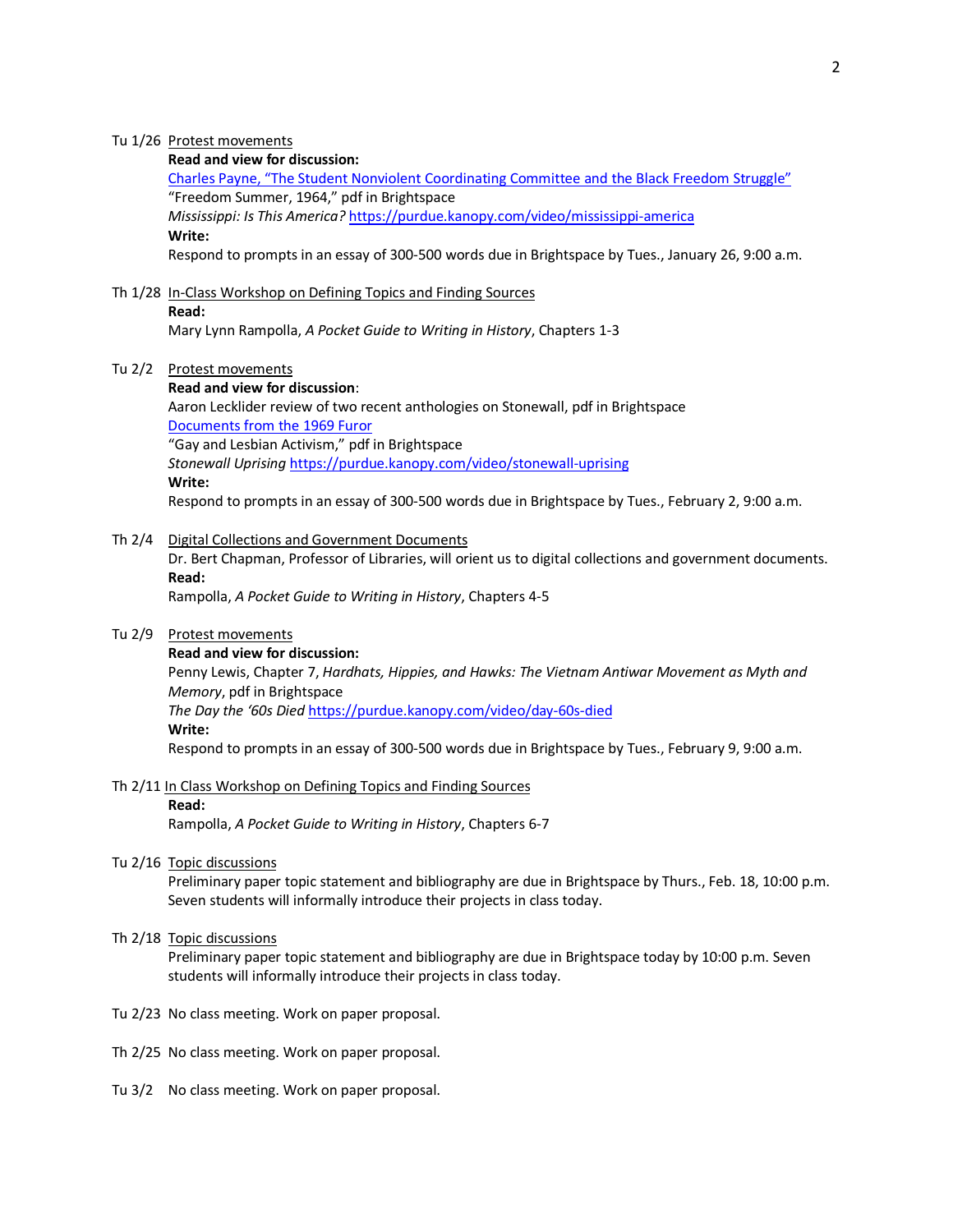- Th 3/4 No class meeting. Work on paper proposal.
- Tu 3/9 No class meeting. Work on paper proposal.
- Th 3/11 No class meeting. Note: Paper proposal is due in Brightspace by 10:00 p.m. today. Small group discussion of paper proposals in Brightspace between Fri. 3/12 and Mon. 3/15.
- Tu 3/16 No class meeting. Research.
- Th 3/18 Reading Day, Thursday March 18. No class meeting.
- Tu 3/23 No class meeting. Research.
- Th 3/25 No class meeting. Research.
- Tu 3/30 No class meeting. Research.
- Th 4/1 No class meeting. Note: Outlines due in Brightspace by Fri., April 2, 10:00 p.m.
- Tu 4/6 No class meeting. Research and writing.
- Th 4/8 No class meeting. Research and writing.
- Tu 4/13 Reading Day, Tuesday April 13. No class meeting.
- Th 4/15 No class meeting. Note: Paper drafts due in Brightspace by Mon., April 19, 10:00 a.m.
- Tu 4/20 No class meeting. Prepare for discussions of paper drafts on Thursday.
- Th 4/22 Small group discussions/peer reviews of paper drafts in class or online.
- Tu 4/27 No class meeting. Revise papers.
- Th 4/29 No class meeting. Revise papers.
- Tu 5/4 Final exam week--no class meeting.
- Th 5/6 Final exam week—no class meeting. Final papers due by 10 pm.

### **GRADED TASKS AND ASSIGNMENTS**

#### Class Participation:

The success of a seminar depends greatly on the willingness of everyone to participate actively in discussion. It also depends on everyone having read and viewed the assigned material. The quality as well as the frequency of your participation in discussion in the first five weeks of the semester will be factored into your grade for the course. I will use the following system in grading class participation: no attendance will earn 0 points for that day; attendance without any participation in the discussion will earn a C (or 2.0) for that day; participation in discussion will earn a score ranging from B (3.0) to A (4.0) for that day. At the end of the semester, I will drop the two lowest discussion grades, average the remaining discussion grades, and weight it 15%.

#### Essay Assignments:

In the first four weeks of the semester, you will write three essays, each 300-500 words, responding to prompts based on the assigned reading and viewing material. Each essay will be worth 0- 5 points.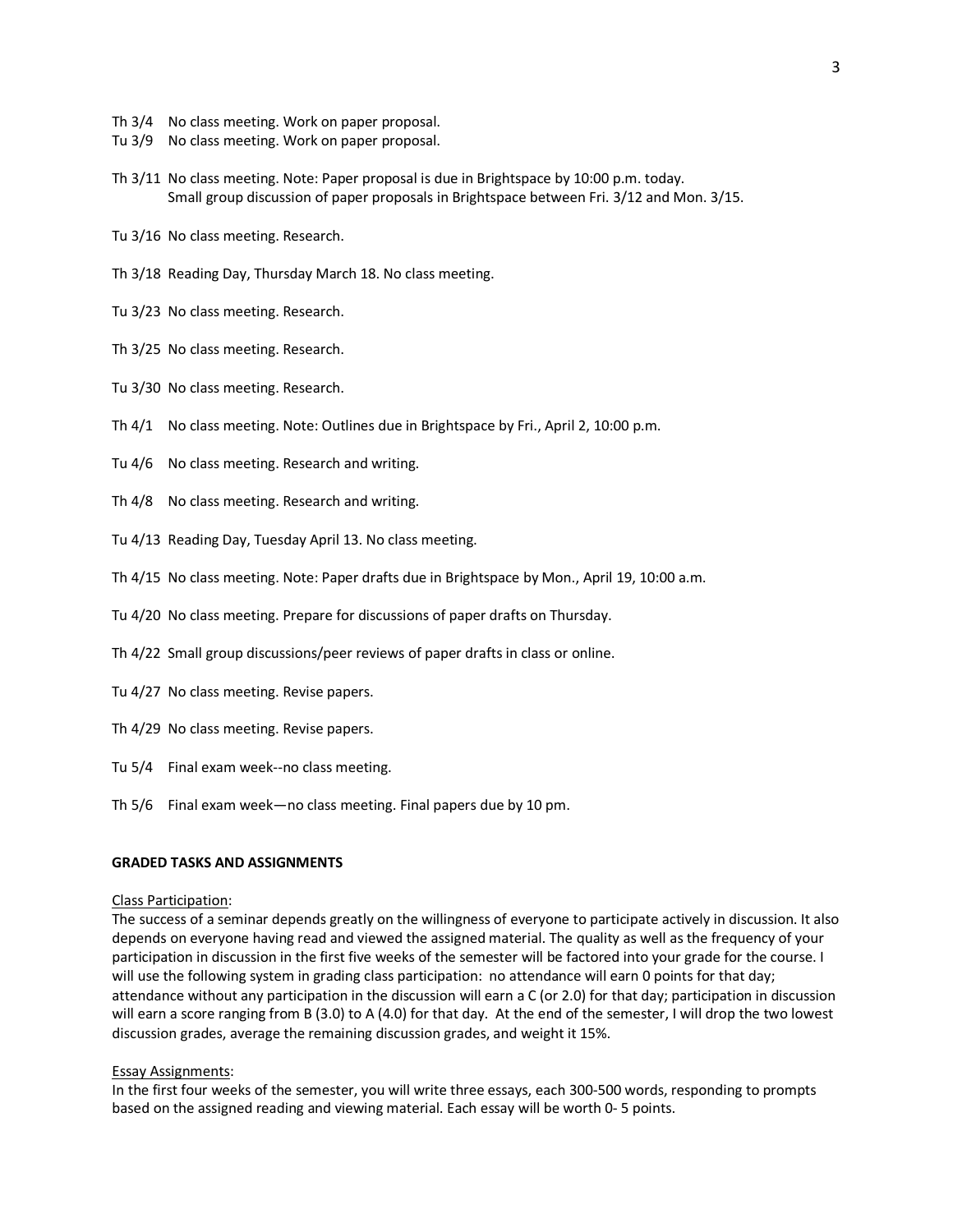### Research Paper:

You will select a research topic, devise an appropriate bibliography of secondary and primary sources, and write an approximately fifteen-page paper that relies on primary sources in making its argument and is formatted according to the style sheet in Rampolla, A Pocket Guide to Writing in History. We will discuss possible topics in class, but you also should feel free to devise your own in consultation with me. Additional guides will describe all elements of the research paper in greater detail. Here are the important steps, due dates, and point values.

- A preliminary topic statement and bibliography are due February 18 for 0-5 points.
- $\triangleright$  A paper proposal is due March 11 for 0-10 points.
- > Online discussion of paper proposals is due March 12-15 for 0-5 points
- $\triangleright$  An outline of the paper is due April 2 for 0-5 points.
- $\triangleright$  A draft of the paper is due April 19 for 0-15 points.
- Peer evaluations are due April 22 for 0-5 points.  $\blacktriangleright$
- $\triangleright$  A final revised version of the papers is due May 6 for 0-25 points.

### To summarize:

| <b>Discussion</b>          | 15 percent |
|----------------------------|------------|
| Essay assignments          | 15 percent |
| Research paper (all steps) | 70 percent |

### 

### **ACADEMIC INTEGRITY**

Purdue University and this professor prohibit "dishonesty in connection with any University activity. Cheating, plagiarism, or knowingly furnishing false information to the University are examples of dishonesty." (University Regulations, Part 5, Section III, B, 2, a). In this class, it will lead to a failing grade (0) on the assignment. Depending on the severity of the incident, it may lead to further consequences. And you should know that faculty members are expected to report all cases of plagiarism to the Office of the Dean of Students. For a set of helpful guidelines, see: https://www.purdue.edu/odos/osrr/academic-integrity/index.html

Plagiarism occurs when a writer deliberately uses someone else's language, ideas, or other original (not commonknowledge) material without acknowledging the source. This definition applies to texts published in print or online, to manuscripts, and to the work of any writer, including other student writers. Plagiarism means reproducing or paraphrasing the words or ideas of someone else without proper attribution, and passing this work off as one's own. For more discussion of academic dishonesty, see Chapter 6 in Rampolla, A Pocket Guide to Writing in History and the Online Writing Lab's discussion and guidelines for avoiding plagiarism at: https://owl.purdue.edu/owl/research and citation/using research/avoiding plagiarism/index.html

### **ACCESSIBILITY AND ACCOMMODATIONS**

Purdue University strives to make learning experiences as accessible as possible. If you anticipate or experience physical or academic barriers based on disability, you are welcome to let me know so that we can discuss options. You are also encouraged to contact the Disability Resource Center at: **drc@purdue.edu** or by phone: 765-494-1247.

### **MENTAL HEALTH**

- If you find yourself beginning to feel some stress, anxiety and/or feeling slightly overwhelmed, try WellTrack, https://purdue.welltrack.com/. Sign in and find information and tools at any time.
- o If you need support and information about options and resources, please see the Office of the Dean of Students, http://www.purdue.edu/odos, for drop-in hours (M-F, 8 am- 5 pm).
- If you are struggling and need mental health services, Purdue University is committed to advancing the mental health and well-being of its students. If you or someone you know is feeling overwhelmed, depressed, and/or in need of mental health support, services are available. For help, such individuals should contact Counseling and Psychological Services (CAPS) at (765) 494-6995 and http://www.purdue.edu/caps/ during and after hours, on weekends and holidays, or by going to the CAPS office of the second floor of the Purdue University Student Health Center (PUSH) during business hours.